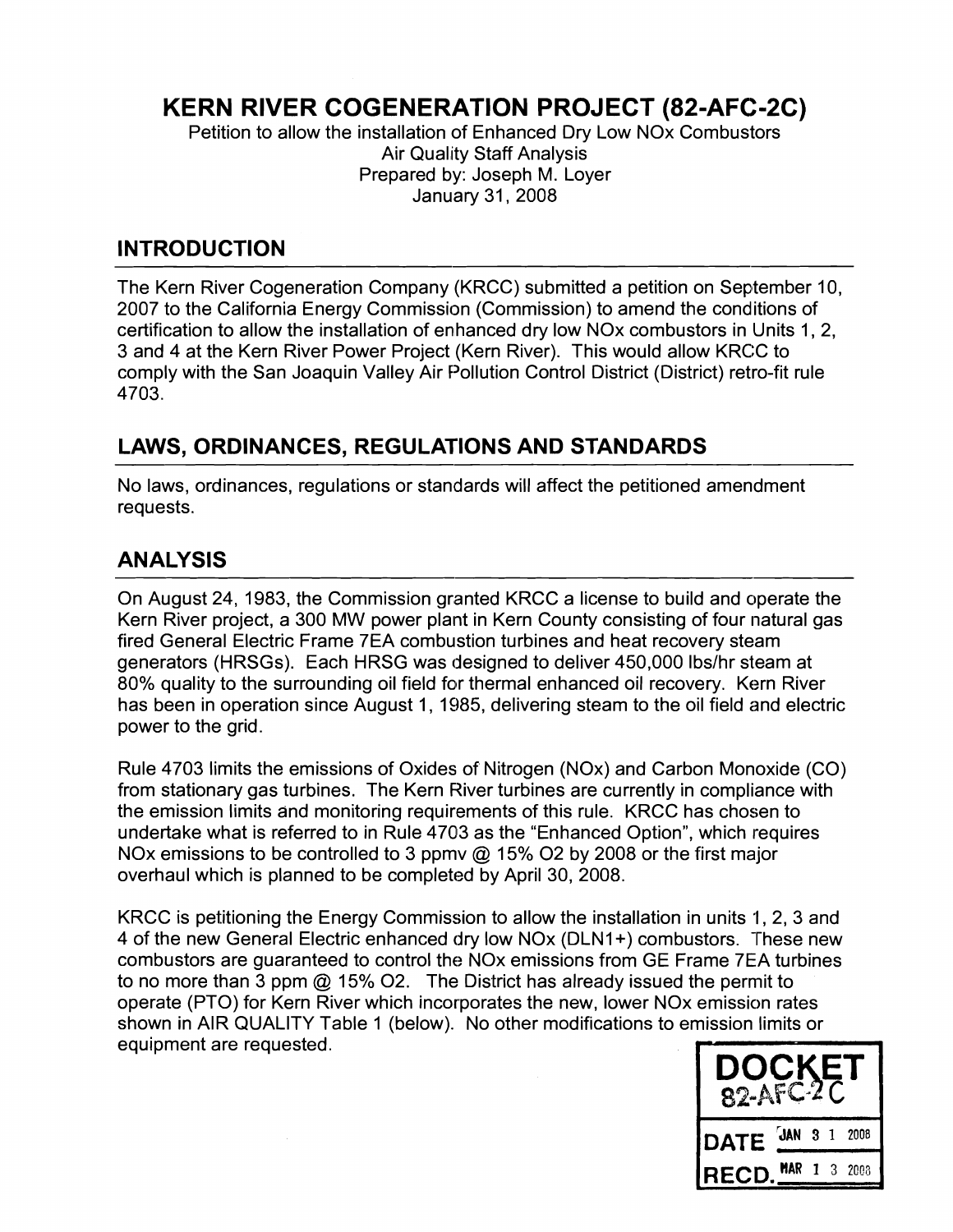| <b>LAISURG AND LIOPOSED ROA LIMBSION LIMINS</b> |                                     |  |
|-------------------------------------------------|-------------------------------------|--|
| <b>Existing NOx Emission Limits</b>             | <b>Proposed NOx Emission Limits</b> |  |
| 1629.6 lbm/day                                  | 552.8 lbm/day                       |  |
| 67.9 Ibm/hr as NO2 (Nitrogen Dioxide)           | 12.4 lbm/hr as NO2                  |  |
| (3 hr rolling average)                          | (3 hr rolling average)              |  |
| 16.4 ppmv at 15% O2                             | 3 ppmv at 15% O2                    |  |
| (3 hr rolling average)                          | (3 hr rolling average)              |  |
| 79.7 lbm/hr                                     | Limit superseded                    |  |
| (1 hour average)                                |                                     |  |

#### **AIR QUALITY Table I Existing and Proposed NOx Emission Limits**

The NO<sub>x</sub> offsets originally provided for the Kern River project were to mitigate an emission based on the 79.7 Ibm/hr emission limit. The proposed emission limit of 12 Ibm/hr averaged over 3 hours has a maximum potential of 36 Ibm in any one hour. Therefore, the emission limit of 79.7 lbm/hr can not be exceeded with the new proposed permit limit. Thus, staff concurs with the District in determining that the 79.7 Ibm/hr limit is unnecessary as the 12 Ibm/hr limit that supersedes it is more restrictive and poses no risk of a significant impact to the ambient air quality.

## **CONCLUSIONS AND RECOMMENDATIONS**

Staff has analyzed the proposed changes and concludes that there are no new or additional significant impacts associated with approval of the petition. Staff concludes that the proposed changes are based on information that was not available during the original licensing process. Staff concludes that the proposed language retains the intent of the original Commission Decision and Conditions of Certification. Staff recommends the following modifications to condition of certification AQ-18.

# **PROPOSED MODIFICATIONS TO CONDITIONS OF CERTIFICATION**

Staff has proposed modification to the air quality conditions of certification as; shown below. (Note: deleted text is in strikethrough, new text is **bold and underlined**)

**AQ-18** Pollutant emissions from each combustion turbine shall not exceed the following limits except during tinnes of startup or shutdown as defined in Condition AQ-17:

| - 67.9 lbm/hr as NO2, 3 hour rolling average  |
|-----------------------------------------------|
| - 16.4 ppmy at 15% 02, 3 hour rolling average |
|                                               |
|                                               |